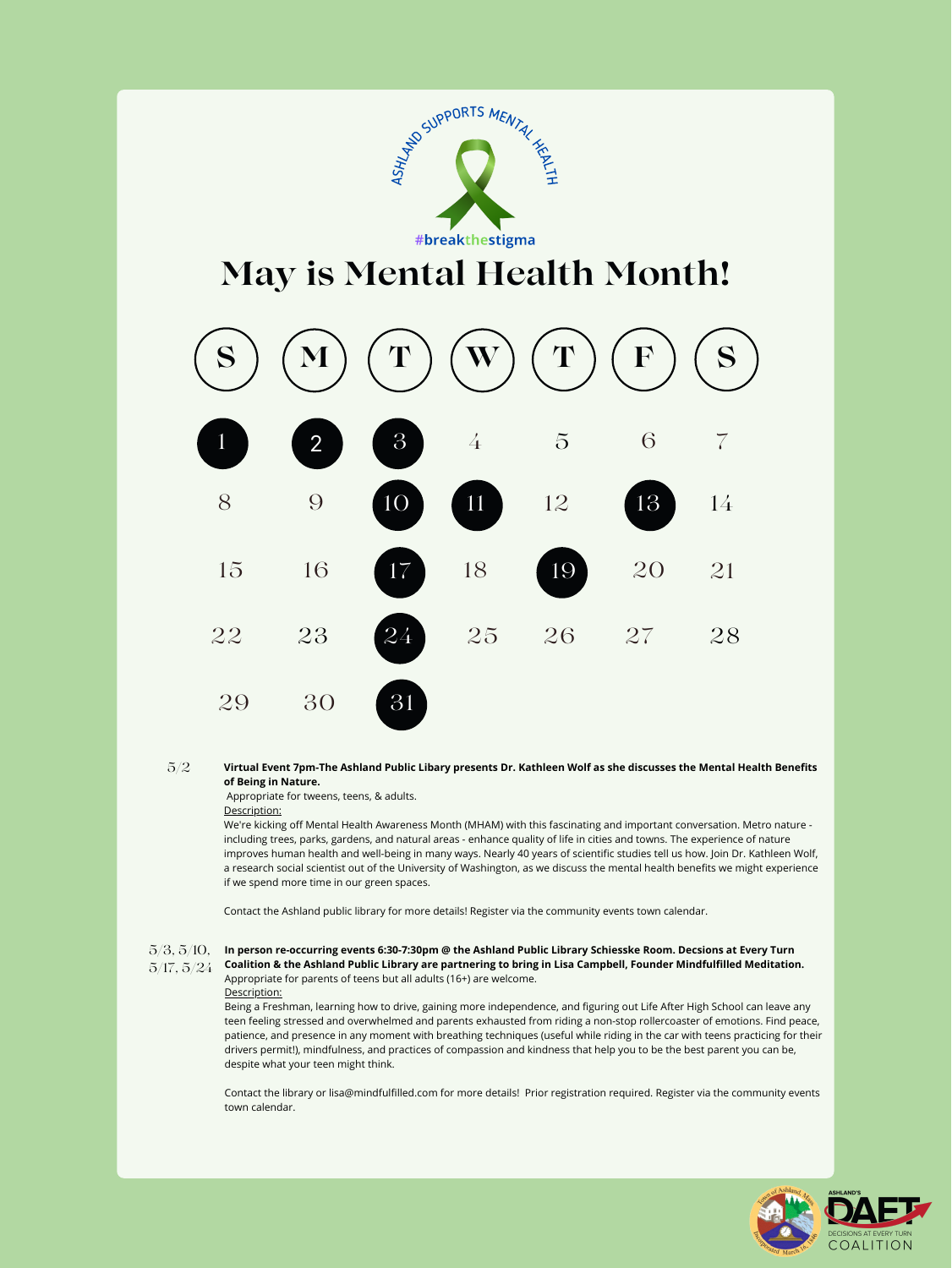- Learn About the High-Potency Marijuana Products Used by Today's Youth
- Discover the Effect of THC on Adolescent and Teen Brain Development
- See the Results of Legalizing Medical Marijuana for 18-Year-Old's in Colorado
- Understand How Adolescent Marijuana Use Can Lead to Mental Illness and Psychosis
- Understand the Connection Between Marijuana and Suicide in Youth

Appropriate for Adults (18+)

Description:

The Dangerous Truth About Today's Marijuana: Johnny Stack's Life & Death Story

Presentation and Q&A This presentation is a call for parents to educate themselves about the risks of today's high-THC marijuana products and to better understand the potentially devastating effects on youth mental health.

\*Contact Kristin French at kristin.french@ashlanddecisions.org for questions. Register: ashlanddecisions.org/calendar/

In honor of Mental Health Awareness Month, Ashland's Department of Human Services is hosting a Wellness Fair/Open House that will highlight various resources promoting a wide range of Social, Emotional, Mental & Physical Health education and information. The featured event will be provided by Ashland REIKI & Wellness Center and the evening will include resource tables hosted by; Human Services, DAET, the Ashland Health Department, the YMCA and Behavioral Health Partners of Metro West. Additional table hosts are not confirmed.

Contact jwuefling@ashlandmass.com for more information!

#### In-person event 4-6:30pm @ the Ashland Community Center. 162 W. Union St. Ashland, MA. Human Services Wellness **Fair.** 5/11

## Description:

In-person event 5:30-6pm @ the Ashland Community Center in the Game Room. 162 W Union St. Ashland, MA. **Hannah Stein, Owner Ashland REIKI & Wellness Center, leading a guided crystal meditation.** Appropriate for ages 5 & older. 5/11

### In-person event 3:30pm @ Ashland REIKI & Wellness Center. 54 Front St. Ashland, MA. Teen Workshop-Learn How To **Use Crystal Energy & Meditation for Self-Care.** 5/19

Description:

#### **Virtual Event 7-8:30pm. Decsions at Every Turn Coalition is hosting Laura Stack with her presentation "The Dangerous Truth about Today's Marijuana: Johnny Stack;s Life & Death Story".** 5/10

Come and enjoy a free Guided Meditation offered by Hannah Stein, Owner of Ashland REIKI & Wellness Center. Hannah will take us on a beautiful journey in our minds, incorporating crystal energy, natural water, plant, and wildlife scenery; and peaceful, soft music. The perfect antidote to the stresses of a long day at work - whatever your work may be! This is the signature event of the Wellness Fair happening that same evening.

Contact Hannah Stein 617-650-0455 for more information!

Description:

A fitness boxing class that will help to channel any unwanted energy into something positive & satisfying. We will be going over the foundation of boxing using a variety of movements.

Conatct Aj Thomas 774-444-6220 or AJ@UPPERKUTSBOXING.COM for more information! Website: WWW.UPPERKUTSBOXING.COM

Appropriate for ages 12 & above.

Description:

#### **In-person event 6:30-7:45pm @ UpperKuts Boxing Club. 30 Main St. Ashland, MA. Fitness Boxing Class.** 5/13

Learning how to manage emotions, relationships, & stress can be a challenge. Did you know there are many natural tools available to help with maintaining composure & calm? This workshop, especially structured for teens, will illustrate many techniques that can be used to keep your cool - even when the test went poorly, or the friends are missing in action. The techniques you learn in this workshop can be used for a lifetime and will form the basis for self-care that will benefit you in many ways. Hope to see you there! Cost \$5 per teen. Registration required.

\*Contact Hannah Stein 617-650-0455 to register or for more information!



![](_page_1_Picture_0.jpeg)

## **May is Mental Health Month!**